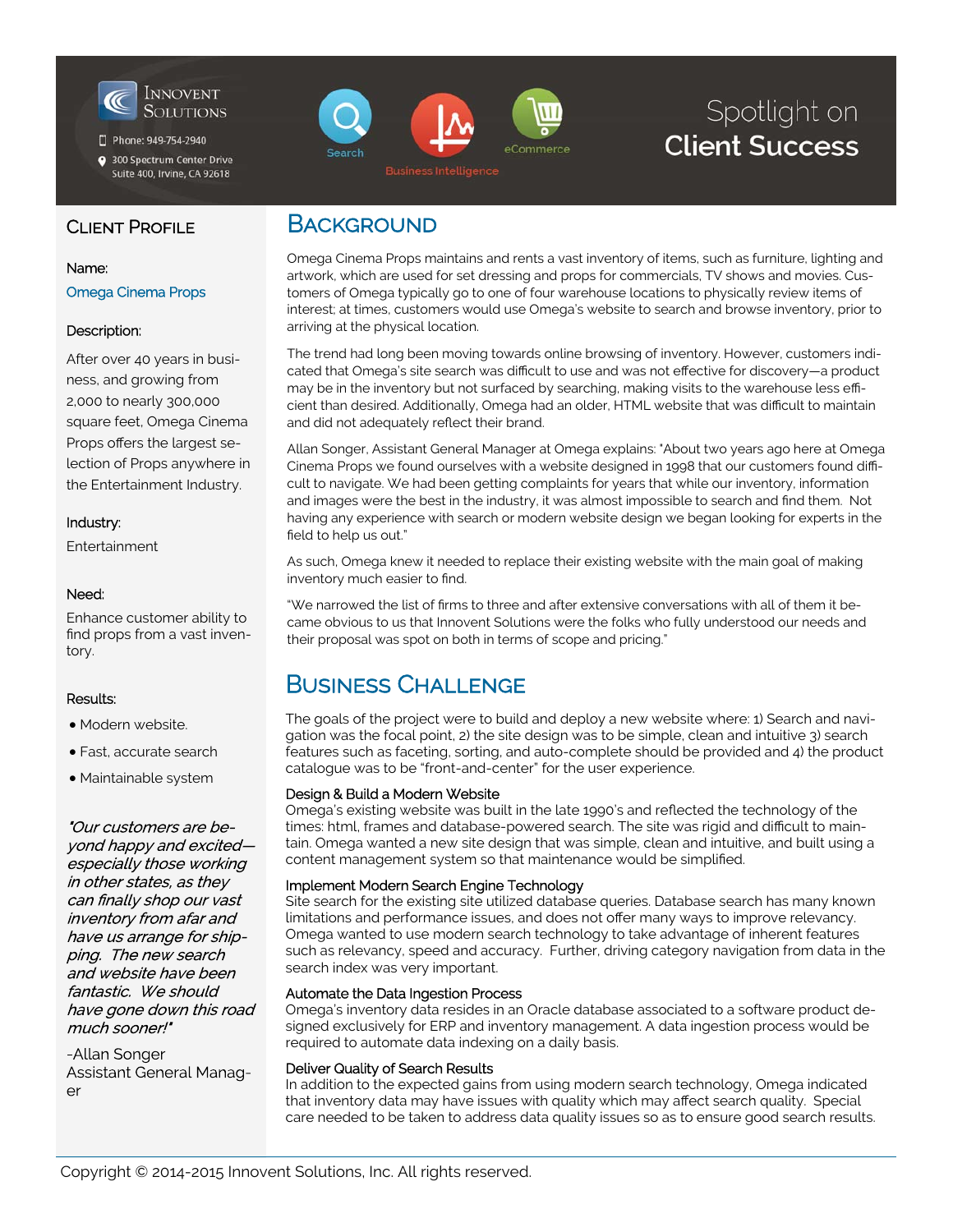## **SOLUTIONS**

The solutions to these business challenges were implemented collaboratively, using teams from Omega and Innovent staff. Innovent designed, built, and delivered a new, Drupal-based website with Solr-driven search, along with several value-added features to enhance the end user experience.

#### Design & Build a modern website

Innovent's design team led the design process with Omega to understand their needs, producing options that incorporated feedback throughout. An attractive, user-friendly site was created using the Drupal content management system as the platform, with a few customizations to enable features that are important to Omega's users. Features similar to an eCommerce site were implemented including autocomplete, sorting and pagination, grid and list views of search results, and faceted navigation. Special attention was paid to the display of inventory thumbnails and descriptions both on the search results page and detail page to display clean images, rental pricing and in-stock quantities. Other important features included:

Wish List: Omega's customers are able to set up a secure, online account and save wish lists of items anticipated to be used in movie or commercial productions. Lists may be organized by job and set name and users can download and/or email lists to assist during a physical review at the warehouse, or used by Omega's order desk for fulfilment.

Featured Products: On occasion when new inventory arrives to Omega, a mechanism was needed to display newly available items on the site's home page.

Tour Omega: Omega has a large inventory of items and it is important to give site visitors a glimpse at the vastness of the collection. A Tour page was created that dynamically displays images by warehouse and category, which only requires Omega to upload new images to folders to be displayed.

#### Implement Modern Search Technology

Upon reviewing and understanding Omega's search requirements, Innovent implemented open-source Apache Solr. Innovent designed an appropriate schema, assessed anticipated search volume requirements, advised and recommended a hosting platform, and configured and deployed the production environment. Innovent provided best-practice consulting related to the application of search technology to meet Omega's business goals, and guided on how search features would be presented and used on the site.

#### Automate the Data Ingestion Process

Innovent designed a process that indexes inventory on a nightly basis, including data exception reporting, and collaborated with the inventory software provider to create a nightly data extract and automate its processing. Additionally, Omega needed to be able to make changes to the inventory database that would reflect in the index; capabilities were provided to add or modify search taxonomy and other metadata used by Solr via the inventory software application. Innovent also advised on the usage of metadata attributes to improve search and navigation which also improved find-ability.

#### Delivery of Quality Search Results

Utilizing Innovent's Quality of Search ("QoS") methodology, the project team worked together to systematically test search results based on expected use cases and analytics data and implemented tuning to improve search results. Innovent also advised and implemented solutions related to synonym usage. With any eye on the long term maintenance of the solution, analytics tracking was implemented so that Omega can analyze and tune search based on customer usage. With an inventory of nearly 130,000 items, attempting to address all data quality issues prior to rollout would cause unnecessary delays. The combination of solutions implemented for the data ingestion process, along with best practice advisement on how to address search quality issues, have enabled Omega to nurture the system for the long term.

## **THE RESULTS**

Even though Omega's vast inventory is spread among it's large warehouses, customers can now reliably search and view the inventory anywhere, anytime whether it be a desktop, tablet or smartphone. With search powered by Solr, clients have quickly noticed the speed and accuracy of search results. Fast, relevant search, category browsing, along with the new Wish List and other features, have given Omega's clients a streamlined experience. Within days of launch feedback began to arrive including:

"An executive at a major movie studio was very impressed with the new Omega website, said it was an industry game changer!"

"Someone just ordered a large number of cleared art paintings to be sent to Chicago. She just got a link to the website yesterday. Order went out today."

"Over the course of the project we worked closely with the team at Innovent and in the end we were presented with a new search and new website built expressly for us and our needs. Our customers are beyond happy and excited—especially those working in other states, as they can finally shop our vast inventory from afar and have us arrange for shipping. The new search and website have been fantastic. We should have gone down this road much sooner!" - Allan Songer